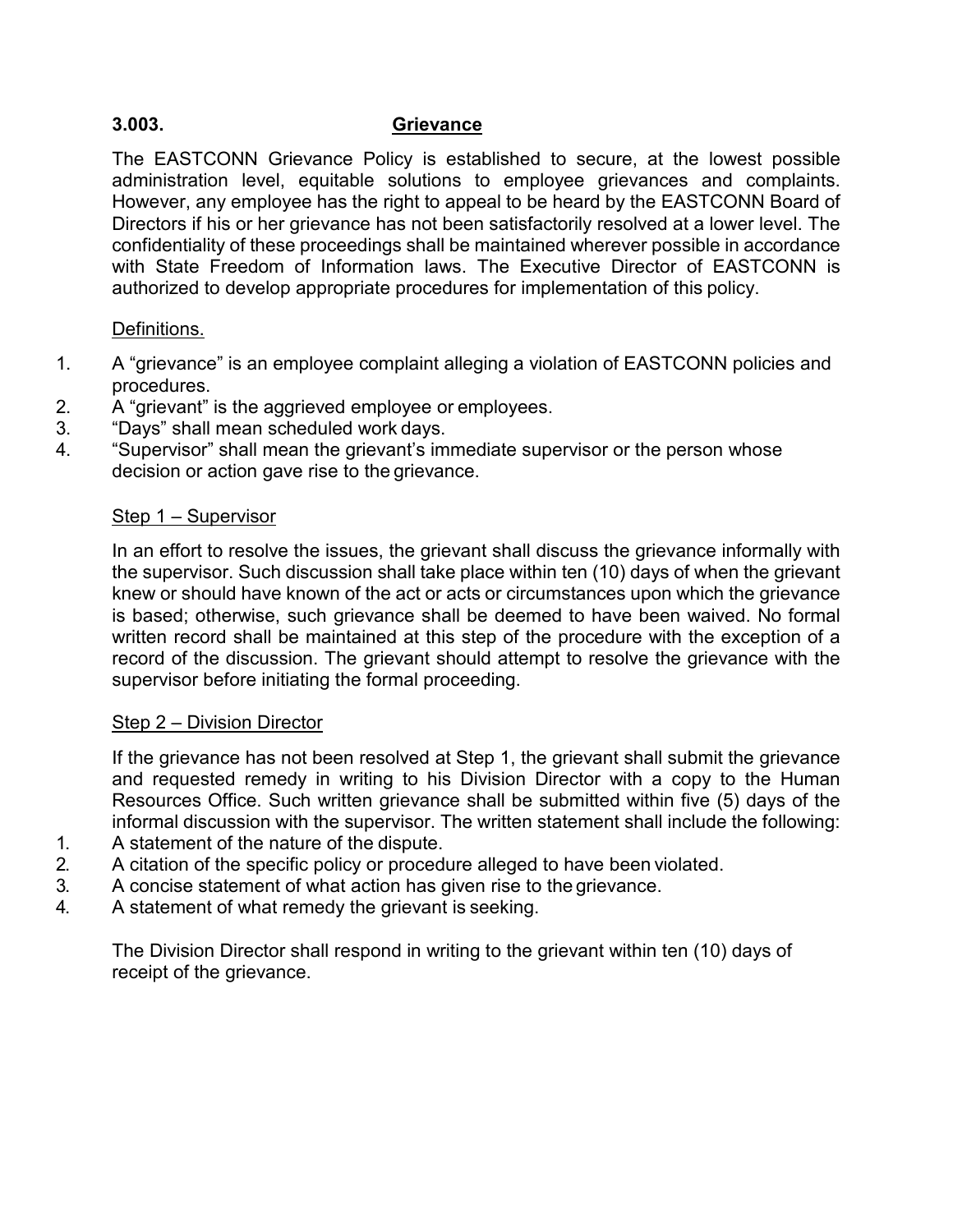#### Step 3 – Executive Director

If the Division Director's response at Step 2 has failed to resolve the grievance, the grievant may submit a copy of the grievance and the Step 2 response to the Executive Director of EASTCONN within three (3) days of receipt of the Step 2 response. The Executive Director of EASTCONN shall schedule a hearing to consider the grievance. Said hearing shall take place within ten (10) days of receipt of the grievance. Effort will be made at the grievance hearing to resolve the differences between the parties to the dispute. If the grievant and the Executive Director of EASTCONN agree, the hearing may be waived. If the Grievance is not resolved, the Executive Director of EASTCONN will issue a written decision on the matter within five (5) days of the hearing or within ten (10) days of receipt of the grievance if no hearing is held.

### Step 4 – EASTCONN Board of Directors

If the EASTCONN Executive Director's response at step 3 has failed to resolve the grievance, the grievant may submit a copy of the grievance and the Step 3 response to the Chair of the EASTCONN Board of Directors within three (3) days of receipt of the step 3 response.

The Chair of the EASTCONN Board of Directors shall schedule a hearing with the EASTCONN Board of Directors to consider the grievance. Said hearing shall take place no later than the next EASTCONN Board of Directors meeting provided the grievance has been received at least five (5) days before said meeting. Effort will be made at the grievance hearing to resolve the differences between the parties to the dispute. If the grievant and the Chair of the EASTCONN Board of Directors agree, the hearing may be waived.

If the grievance is not resolved, the Chair of the EASTCONN Board of Directors will issue a written statement of the EASTCONN Board of Directors' decision on the matter within five (5) days of the hearing or, in the event no hearing is held, within five (5) days within the date of the decision by the EASTCONN Board of Directors. The decision of the EASTCONN Board of Directors shall be final and binding.

#### Alternate Procedure for Division Directors.

When the grievant is a Division Director, the grievance shall be initiated at step 3. The respondent at step 2 shall be the EASTCONN Executive Director, and the respondent at step 3 shall be the EASTCONN Board of Directors.